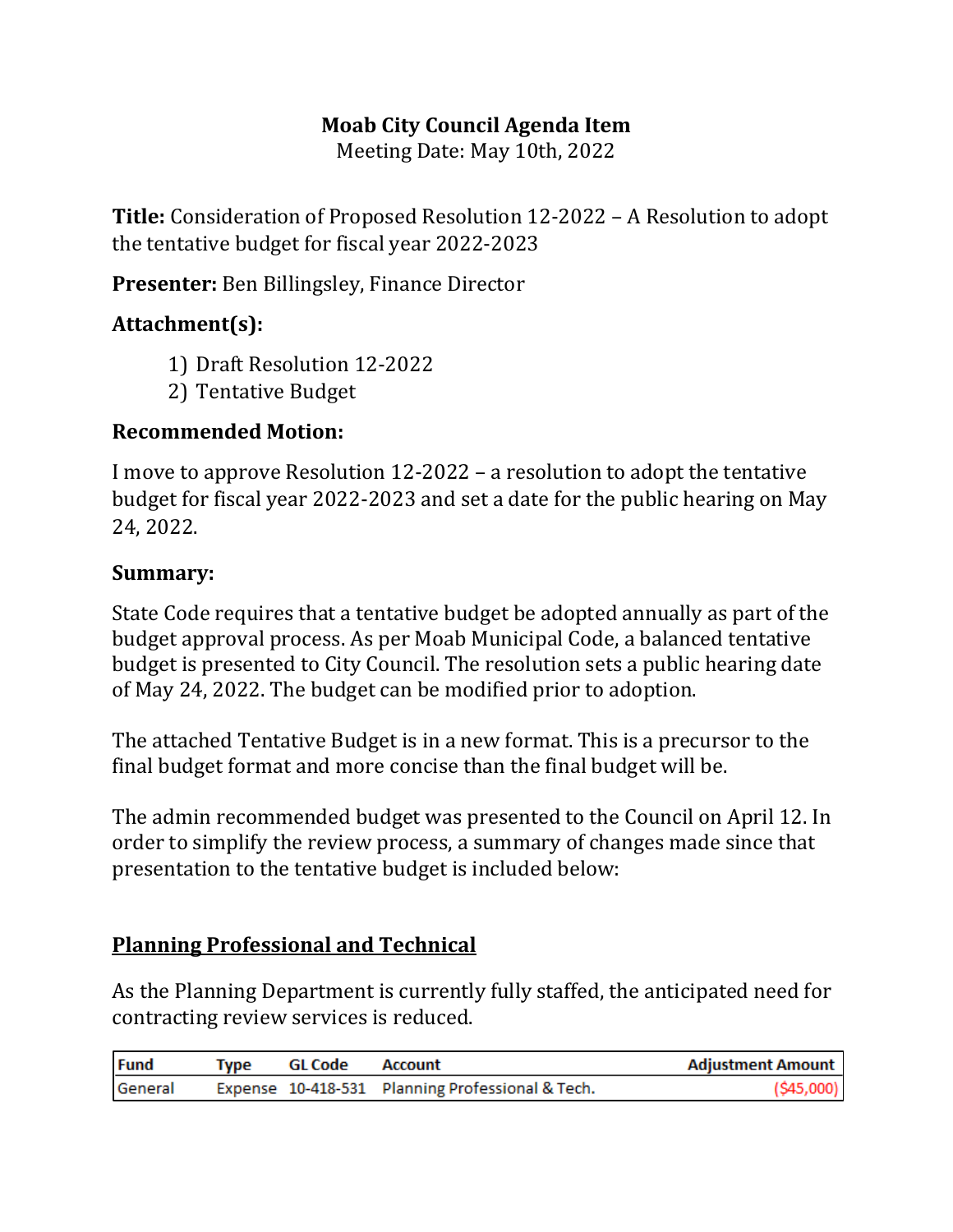# **Contracted Social Services**

This adjustment follows the discussion regarding the transition from Community Contributions to RAP Tax distribution and the city contracting for social services. This line item will enable the City to contract with local nonprofits providing social services to the community.

| <b>Fund</b> | Type | GL Code | Account                                                     | <b>Adjustment Amount</b> |
|-------------|------|---------|-------------------------------------------------------------|--------------------------|
| General     |      |         | Expense 10-460-515 Com Contrib - Contracted Social Services | S60,000                  |

### **Software to Comply with GRAMA Social Media Requirements**

A gap was recently identified in the logging of Social Media outlets and our ability to appropriately fulfill GRAMA requests.

| <b>Fund</b> | Tvpe | GL Code | Account                                          | Adjustment Amount |
|-------------|------|---------|--------------------------------------------------|-------------------|
| General     |      |         | Expense 10-415-531 Recorder PROFESSIONAL & TECH. | \$6,000           |

#### **MRAC Outdoor Pool Cover**

A need to replace the outdoor pool cover at the MRAC has been identified.

| <b>Fund</b> | Tvpe | GL Code | Account                                                    | Adjustment Amount |
|-------------|------|---------|------------------------------------------------------------|-------------------|
|             |      |         | Recreation Expense 23-452-525 MRAC Equipment-Suppl & Maint | \$6,000           |
|             |      |         | Recreation Revenue 23-335-362 City of Moab                 | \$6,000           |

#### **Lease Revenue**

Lease revenue was not included in the Admin Recommended budget,. The payors here are as follows:

SITLA - \$12,486 AP&P - \$23,148 Utah AG - \$5,603 Golf Course - \$1,500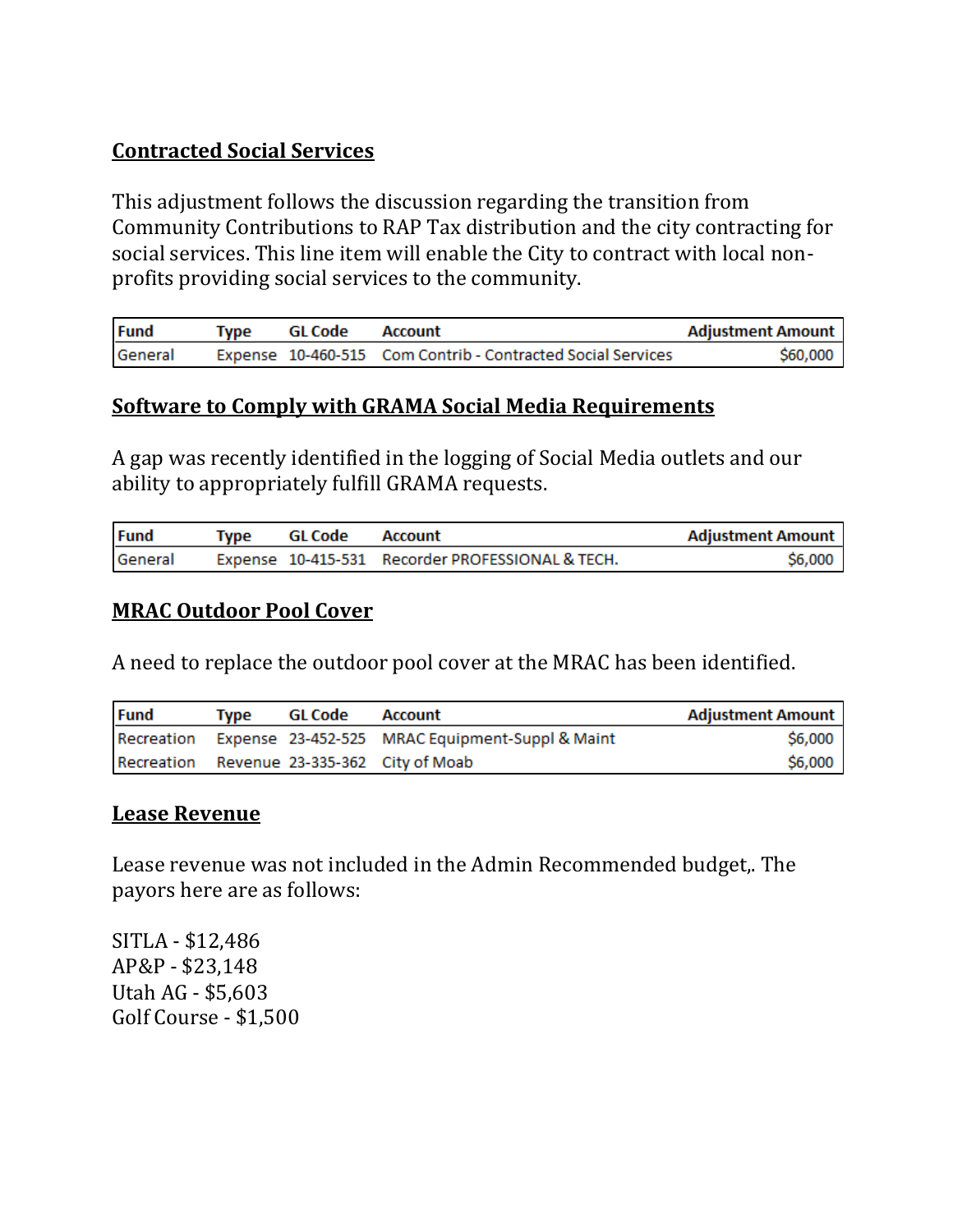| <b>Fund</b> | Tvpe | GL Code | Account                                                    | <b>Adjustment Amount</b> |
|-------------|------|---------|------------------------------------------------------------|--------------------------|
|             |      |         | Debt Service Revenue 31-362-301 Lease Revenue              | S42.737                  |
|             |      |         | Debt Service Revenue 31-391-310 Transfer from General Fund | (S42, 737)               |

## **UORG Grant Proceeds**

The City was awarded a matching grant for the construction of the pedestrian bridge near the Episcopal Church by the Utah Outdoor Recreation Grant program. As this amount was previously fully budgeted, this enables us to reduce the requirement for a General Fund contribution to fund the bridge.

| <b>Fund</b> | Tvne | GL Code | Account                                       | Adjustment Amount |
|-------------|------|---------|-----------------------------------------------|-------------------|
| Capital     |      |         | Revenue 41-362-303 Grant Proceeds             | \$150,000         |
| Capital     |      |         | Revenue 41-391-310 Transfer from General Fund | ( \$145,000)      |

## **Council Chambers Partition**

The chamber partition was previously included, however, we received a quote from the contractor indicating it will be slightly more than originally anticipated.

| <b>Fund</b> | Tvpe | GL Code | Account                              | <b>Adjustment Amount</b> |
|-------------|------|---------|--------------------------------------|--------------------------|
| Capital     |      |         | Expense 41-770-650 Bldg Improvements | \$5,000                  |

### **400 E Bridge Widening**

This is a carryover project from FY22 that was not included in the FY23 Admin Recommended Budget.

| <b>Fund</b> | Type | GL Code | Account                                          | <b>Adjustment Amount</b> |
|-------------|------|---------|--------------------------------------------------|--------------------------|
| Capital     |      |         | Expense 41-440-686 400 E Road Improvements       | \$740,000                |
| Capital     |      |         | Revenue 41-395-361 Capital Projects Fund Balance | \$370,000                |
| Capital     |      |         | Revenue 41-362-303 Grant Proceeds                | \$370,000                |

## **Storm Water Rate Study**

A rate study that was included in the presentation of the Admin Budget was excluded from the actual budget. It is now included.